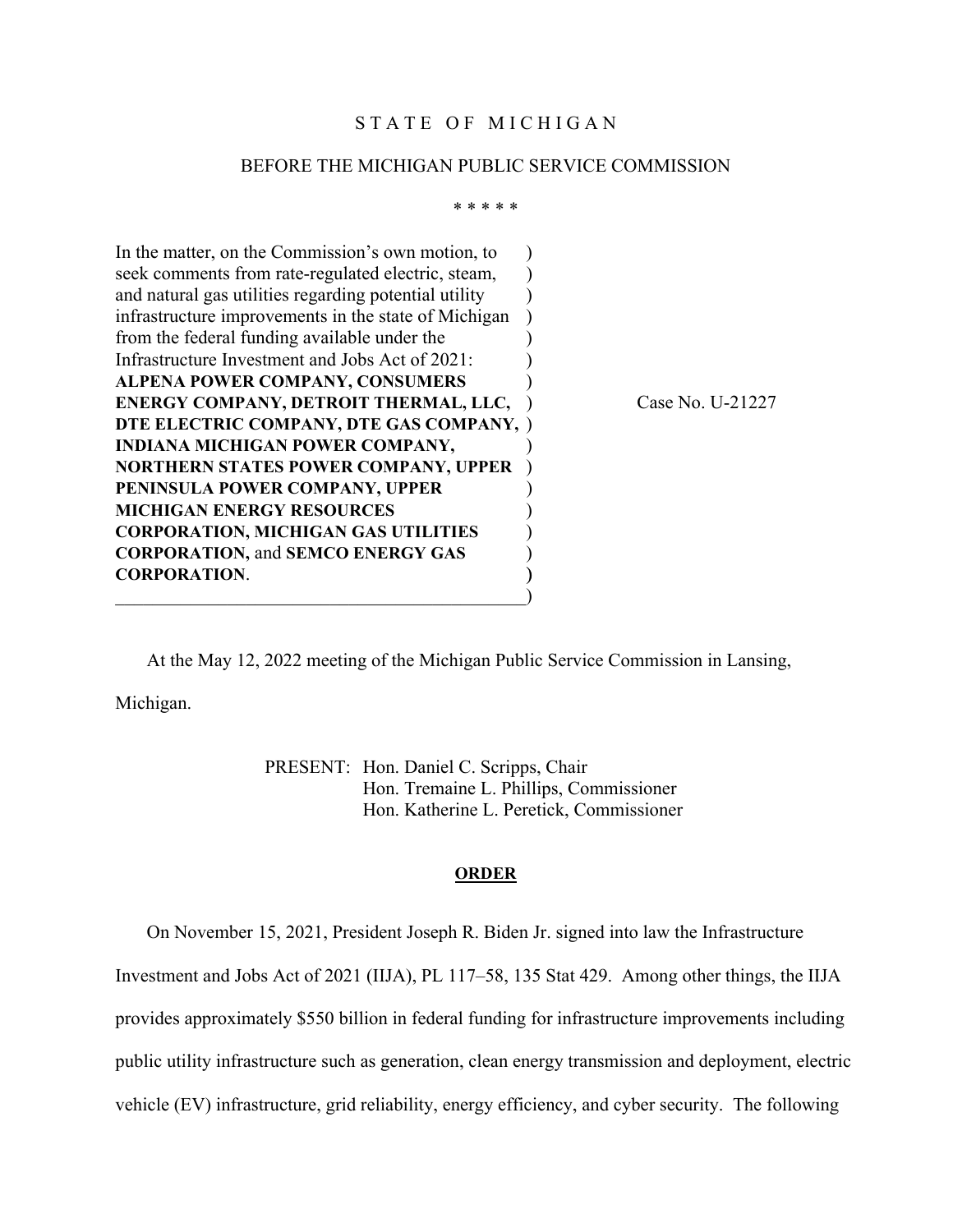represents a non-exhaustive list of grants, loan programs, federal funding, and assistance available

under the IIJA:

- 1. A grant program for the strategic deployment of accessible EV infrastructure, hydrogen fueling infrastructure, propane fueling infrastructure, and natural gas fueling infrastructure (IIJA, Section 11401).
- 2. A grant program made available for efforts to enhance electric grid resiliency and decrease outages (IIJA, Section 40101).
- 3. Funds made available to facilitate the construction of electric power transmission lines and related facilities (IIJA, Section 40106).
- 4. Appropriation of additional funds to carry out the Smart Grid Investment Matching Grant Program to deploy Smart Grid technologies for the enhancement of grid flexibility (IIJA, Section 40107).
- 5. Assistance to state regulatory authorities, industry stakeholders, and electric utilities with cyber security efforts, as well as providing incentives for cyber security technology investments (IIJA, Sections 40121-40127).
- 6. Financial incentives to be made available to qualifying hydroelectric facilities pursuant to the Energy Policy Act of 2005, 42 USC 15881 *et seq*., and pumped storage hydropower (IIJA, Sections 40331-40334).
- 7. Appropriation of funds for qualifying energy storage demonstration projects, nuclear reactor demonstration projects, hydropower and marine energy projects, and renewable energy projects (IIJA, Sections 41001, 41002, 41006, and 41007).

On March 1, 2022, the Commission received a request from Michigan Attorney General Dana

Nessel and the Citizens Utility Board of Michigan (CUB) asking the Commission to issue an order

asking the utilities and interested persons to file comments on available federal programs as they

pertain to Michigan's regulated utilities.

In its review of the IIJA, the Commission agrees with Attorney General Nessel and CUB that

there are numerous opportunities available under the new legislation for Michigan energy

providers to take advantage of in their efforts to improve utility infrastructure that will in turn

benefit ratepayers and the public interest as a whole. The Commission is interested in ensuring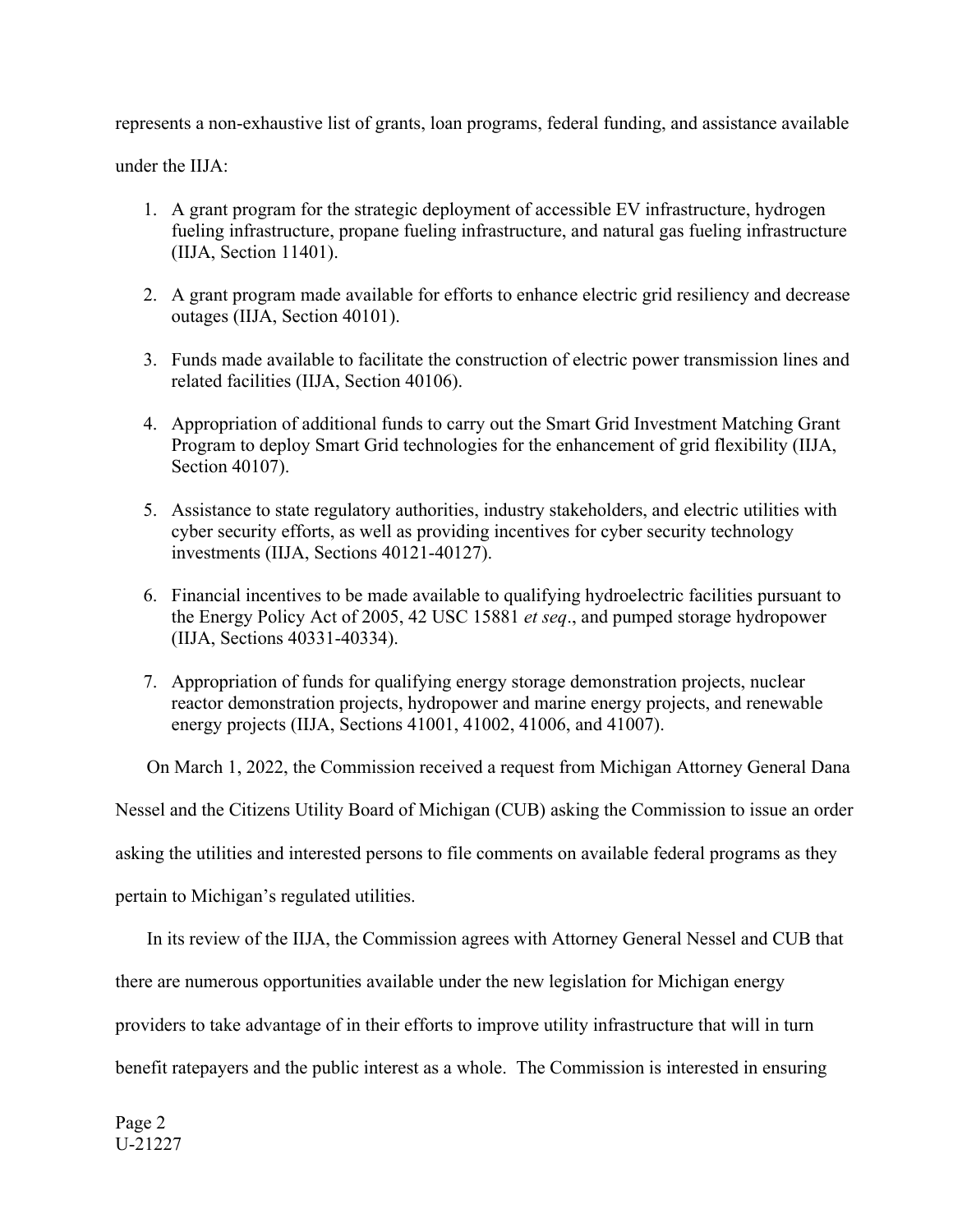that the opportunities provided in the IIJA are realized and the benefits of this federal funding are maximized for utility customers in Michigan. As such, the Commission directs the abovecaptioned rate-regulated utilities to file comments that demonstrate how rate-regulated utilities are, or should be, considering and taking advantage of the various grants, loan programs, funds, and assistance available under the IIJA. The Commission invites other interested persons to file comments on opportunities available under the IIJA as well.

Specifically, the Commission is interested in comments regarding the following topics:

- 1. Identification of all federal programs, private-public partnerships, grants, loans, contract opportunities, and funding available to public utilities pursuant to the IIJA, as well as an explanation of the actions or processes public utilities must complete to access those opportunities. Comments may also identify additional funding and assistance opportunities available under other new or existing federal programs.
- 2. Identification of any entity or federal or state agency with which coordination may be necessary to access the funding and assistance opportunities available in the IIJA.
- 3. A description of the actions taken or anticipated to be taken by rate-regulated utilities to access the grants, loans, contract opportunities, funding, and other benefits identified as being available to public utilities pursuant to the IIJA.
- 4. An explanation of any actions or considerations the Commission should take to facilitate the state's public utilities in taking advantage of the funding and assistance opportunities available under the IIJA.
- 5. Identification of any actions or considerations required of the Commission by the IIJA, as well as any impact on the Commission's regulatory authority.<sup>[1](#page-2-0)</sup>
- 6. A description of any other impacts of the IIJA relative to the delivery of safe, reliable, and affordable energy as well as investments in and improvements to public utility infrastructure.

<span id="page-2-0"></span><sup>&</sup>lt;sup>1</sup> For example, Section 40104 of the IIJA entitled Utility Demand Response amends Section 111(d) of the Public Utility Regulatory Policies Act of 1978, 16 USC 2621(d), and directs each state regulatory authority to consider establishing rate mechanisms to allow electric utilities to recover the costs of promoting demand response and demand flexibility practices.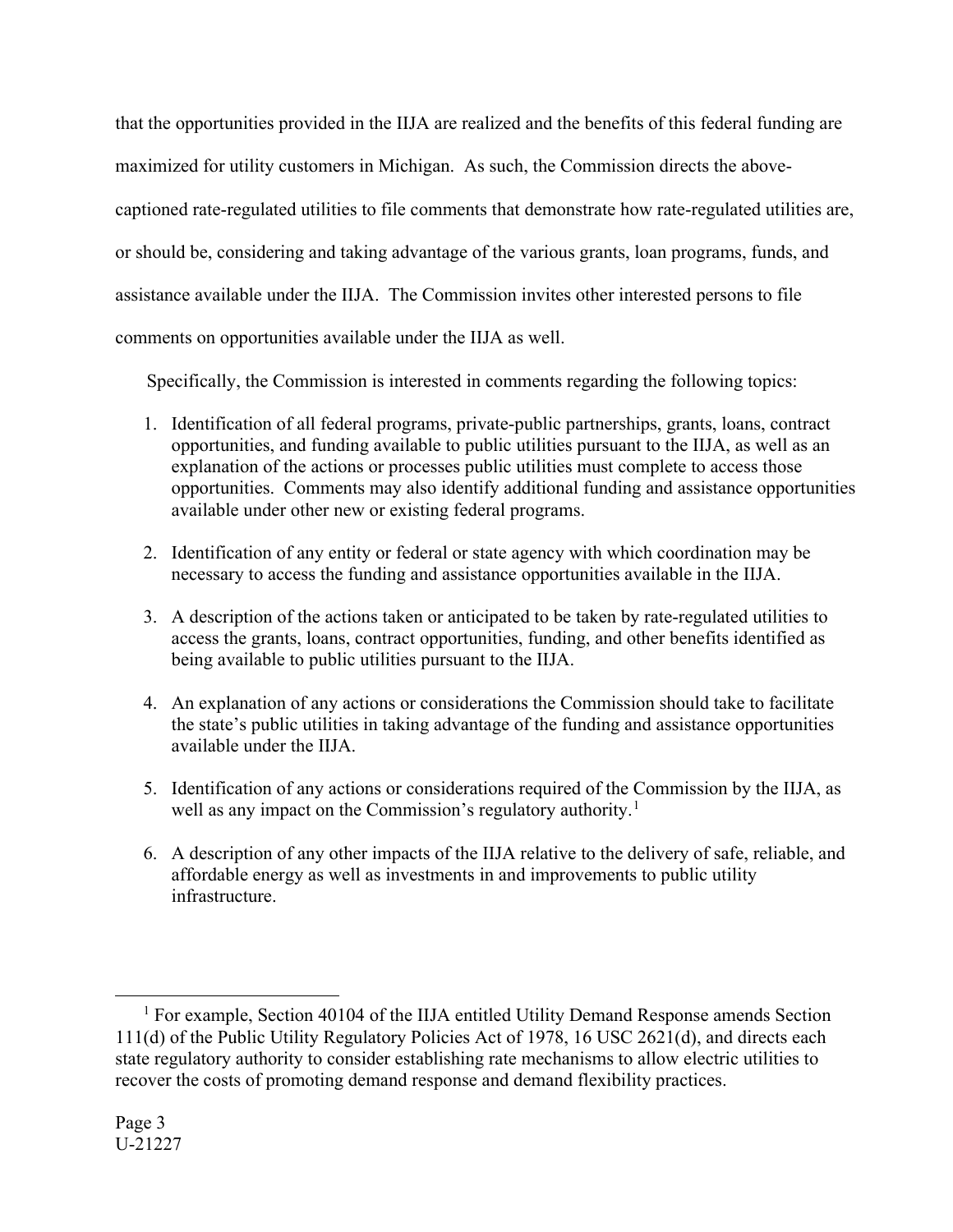Written and electronic comments may be filed with the Commission and must be received no later than 5:00 p.m. (Eastern time (ET)) on June 2, 2022. Written comments should be mailed to: Executive Secretary, Michigan Public Service Commission, P.O. Box 30221, Lansing, Michigan 48909. Comments submitted in electronic format may be filed via the Commission's E-Dockets website, or for those persons without an E-Dockets account, via e-mail to  $m$ pscedockets@michigan.gov. Comments will be posted to the Commission's E-Dockets system. Any person requiring assistance prior to filing comments, may contact the Commission Staff at (517) 241-6180. All comments should reference Case No. U-21227. All filed comments will become public information available on the Commission's website and subject to disclosure.

THEREFORE, IT IS ORDERED that the above-captioned rate-regulated utilities shall file responsive comments as described in this order in Case No. U-21227, no later than 5:00 p.m. (Eastern time) on June 2, 2022. Interested persons may also file comments, as described in this order.

The Commission reserves jurisdiction and may issue further orders as necessary.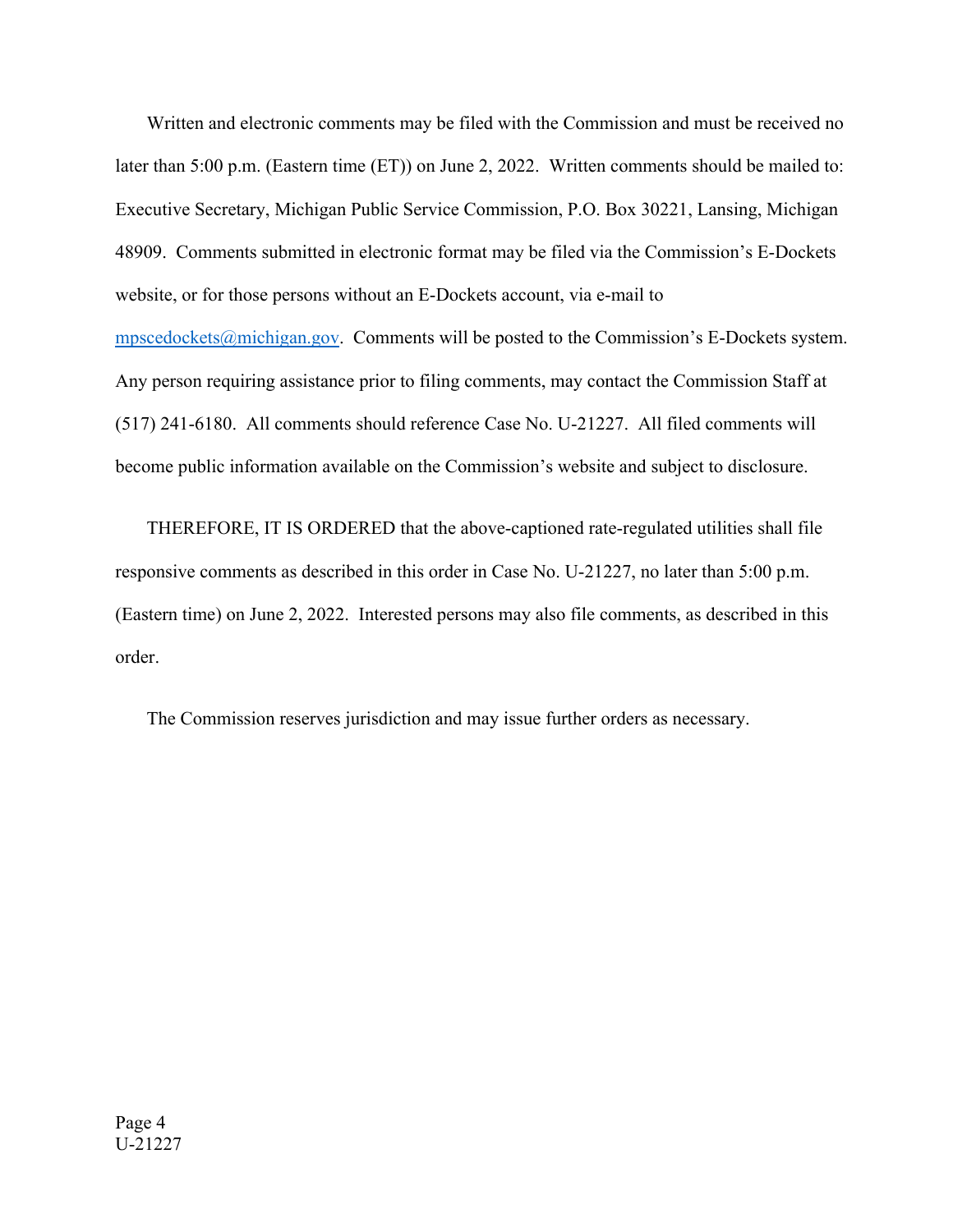Any party desiring to appeal this order must do so in the appropriate court within 30 days after issuance and notice of this order, under MCL 462.26.To comply with the Michigan Rules of Court's requirement to notify the Commission of an appeal, appellants shall send required notices to both the Commission's Executive Secretary and to the Commission's Legal Counsel. Electronic notifications should be sent to the Executive Secretary at [mpscedockets@michigan.gov](mailto:mpscedockets@michigan.gov) and to the Michigan Department of the Attorney General - Public Service Division at  $pungp1@michigan.gov$ . In lieu of electronic submissions, paper copies of such notifications may be sent to the Executive Secretary and the Attorney General - Public Service Division at 7109 W. Saginaw Hwy., Lansing, MI 48917.

## MICHIGAN PUBLIC SERVICE COMMISSION

Dille Sin

Daniel C. Scripps, Chair

Tremaine L. Phillips, Commissioner

attrin

Katherine L. Peretick, Commissioner

By its action of May 12, 2022.

lisa Felice

Lisa Felice, Executive Secretary

\_\_\_\_\_\_\_\_\_\_\_\_\_\_\_\_\_\_\_\_\_\_\_\_\_\_\_\_\_\_\_\_\_\_\_\_\_\_

Page 5 U-21227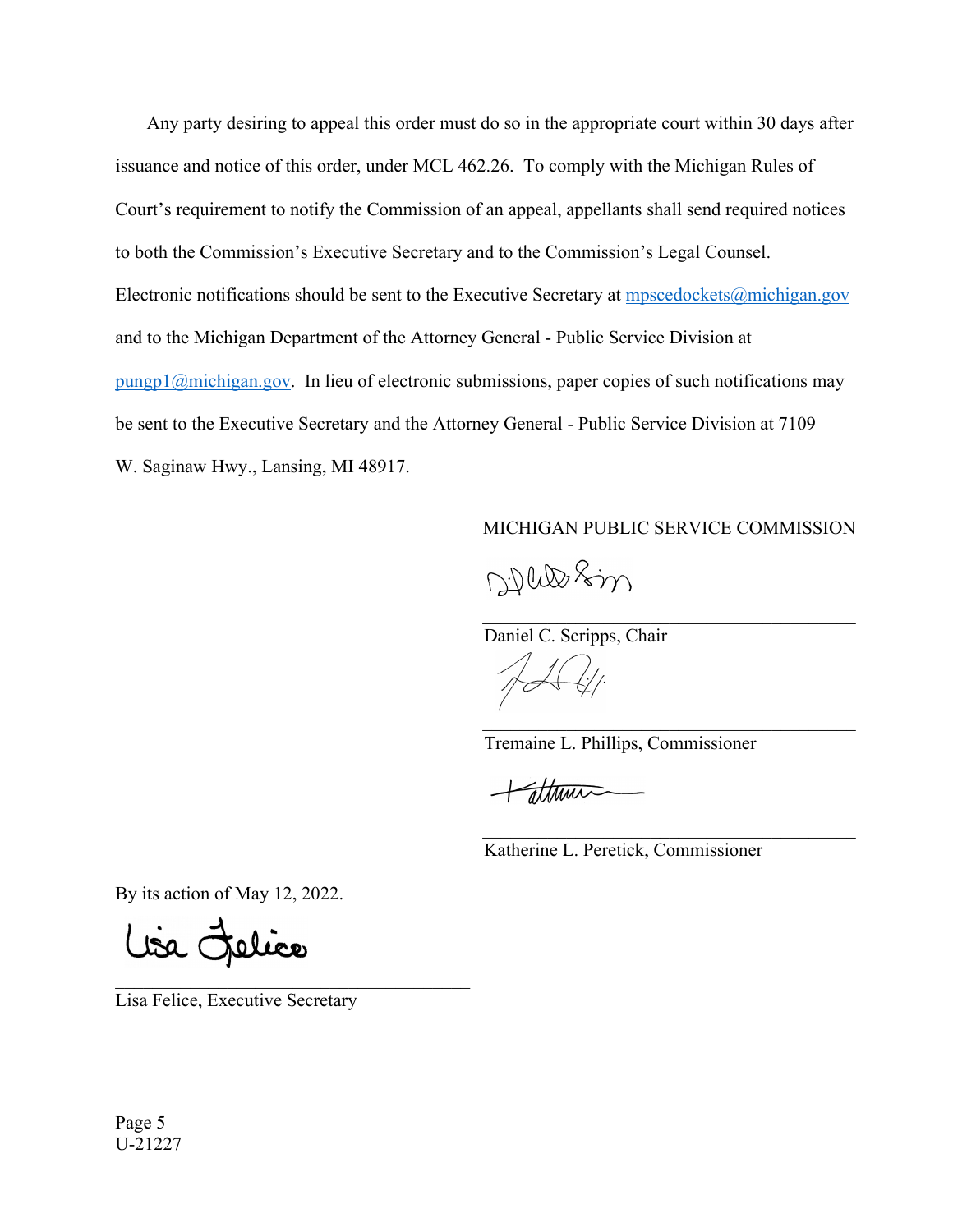# PROOF OF SERVICE

STATE OF MICHIGAN )

Case No. U-21227

County of Ingham )

Brianna Brown being duly sworn, deposes and says that on May 12, 2022 A.D. she

electronically notified the attached list of this **Commission Order via e-mail transmission**,

to the persons as shown on the attached service list (Listserv Distribution List).

 $mgf$  Brown Briann

 Subscribed and sworn to before me this  $12<sup>th</sup>$  day of May 2022.

 $\gamma$ DN $\cap$ 

Angela P. Sanderson Notary Public, Shiawassee County, Michigan As acting in Eaton County My Commission Expires: May 21, 2024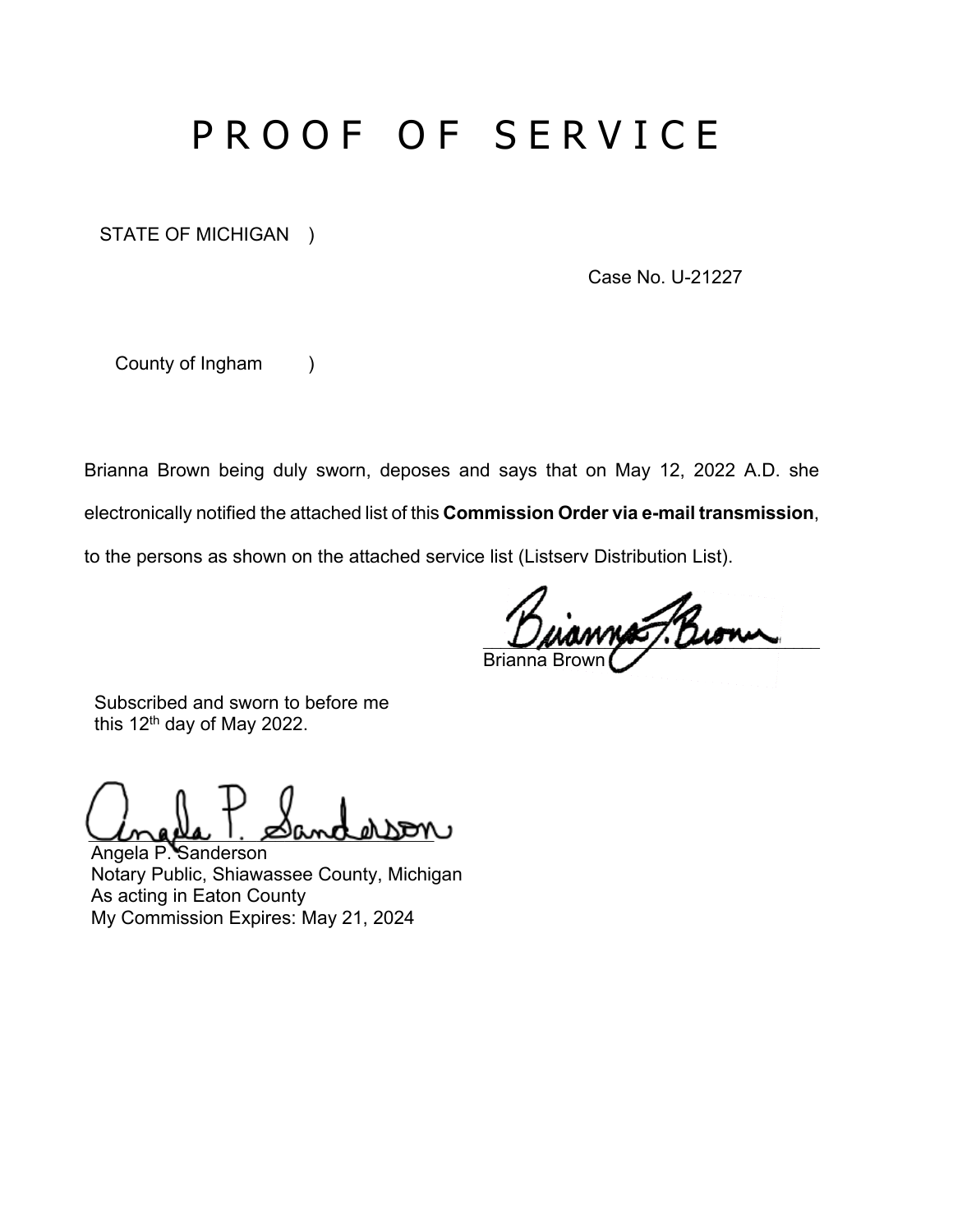## **GEMOTION DISTRIBUTION SERVICE LIST**

[kadarkwa@itctransco.com](mailto:kadarkwa@itctransco.com) ITC [sejackinchuk@varnumlaw.com](mailto:sejackinchuk@varnumlaw.com) Energy Michigan [cwilson@cloverland.com](mailto:cwilson@cloverland.com) Cloverland [mheise@cloverland.com](mailto:mheise@cloverland.com) Cloverland [vobmgr@UP.NET](mailto:vobmgr@UP.NET) Village of Baraga [braukerL@MICHIGAN.GOV](mailto:braukerL@MICHIGAN.GOV) Linda Brauker [info@VILLAGEOFCLINTON.ORG](mailto:info@VILLAGEOFCLINTON.ORG) Village of Clinton [jgraham@HOMEWORKS.ORG](mailto:jgraham@HOMEWORKS.ORG) Tri-County Electric Co-Op [mkappler@HOMEWORKS.ORG](mailto:mkappler@HOMEWORKS.ORG) Tri-County Electric Co-Op [psimmer@HOMEWORKS.ORG](mailto:psimmer@HOMEWORKS.ORG) Tri-County Electric Co-Op [frucheyb@DTEENERGY.COM](mailto:frucheyb@DTEENERGY.COM) Citizens Gas Fuel Company [mpsc.filings@CMSENERGY.COM](mailto:mpsc.filings@CMSENERGY.COM) Consumers Energy Company [jim.vansickle@SEMCOENERGY.COM](mailto:jim.vansickle@SEMCOENERGY.COM) SEMCO Energy Gas Company [kay8643990@YAHOO.COM](mailto:kay8643990@YAHOO.COM) Superior Energy Company [jlarsen@uppco.com](mailto:jlarsen@uppco.com) Upper Peninsula Power Company [estocking@uppco.com](mailto:estocking@uppco.com) Upper Peninsula Power Company [dave.allen@TEAMMIDWEST.COM](mailto:dave.allen@TEAMMIDWEST.COM) Midwest Energy Coop [bob.hance@teammidwest.com](mailto:bob.hance@teammidwest.com) Midwest Energy Coop [tharrell@ALGERDELTA.COM](mailto:tharrell@ALGERDELTA.COM) Alger Delta Cooperative [tanderson@cherrylandelectric.coop](mailto:tanderson@cherrylandelectric.coop) Cherryland Electric Cooperative [bscott@GLENERGY.COM](mailto:bscott@GLENERGY.COM) Great Lakes Energy Cooperative [sculver@glenergy.com](mailto:sculver@glenergy.com) Great Lakes Energy Cooperative [kmarklein@STEPHENSON-MI.COM](mailto:kmarklein@STEPHENSON-MI.COM) Stephenson Utilities Department [debbie@ONTOREA.COM](mailto:debbie@ONTOREA.COM) Ontonagon County Rural Elec [dbraun@TECMI.COOP](mailto:dbraun@TECMI.COOP) Thumb Electric [rbishop@BISHOPENERGY.COM](mailto:rbishop@BISHOPENERGY.COM) Bishop Energy [mkuchera@AEPENERGY.COM](mailto:mkuchera@AEPENERGY.COM) AEP Energy [todd.mortimer@CMSENERGY.COM](mailto:todd.mortimer@CMSENERGY.COM) CMS Energy [igoodman@commerceenergy.com](mailto:igoodman@commerceenergy.com) Just Energy Solutions [david.fein@CONSTELLATION.COM](mailto:david.fein@CONSTELLATION.COM) Constellation Energy [kate.stanley@CONSTELLATION.COM](mailto:kate.stanley@CONSTELLATION.COM) Constellation Energy [kate.fleche@CONSTELLATION.COM](mailto:kate.fleche@CONSTELLATION.COM) Constellation New Energy [mpscfilings@DTEENERGY.COM](mailto:mpscfilings@DTEENERGY.COM) DTE Energy [bgorman@FIRSTENERGYCORP.COM](mailto:bgorman@FIRSTENERGYCORP.COM) First Energy [rarchiba@FOSTEROIL.COM](mailto:rarchiba@FOSTEROIL.COM) My Choice Energy [greg.bass@calpinesolutions.com](mailto:greg.bass@calpinesolutions.com) Calpine Energy Solutions [rabaey@SES4ENERGY.COM](mailto:rabaey@SES4ENERGY.COM) Santana Energy [gpirkola@escanaba.org](mailto:gpirkola@escanaba.org) City of Escanaba [crystalfallsmgr@HOTMAIL.COM](mailto:crystalfallsmgr@HOTMAIL.COM) City of Crystal Falls [felicel@MICHIGAN.GOV](mailto:felicel@MICHIGAN.GOV) Lisa Felice [mmann@USGANDE.COM](mailto:mmann@USGANDE.COM) Michigan Gas & Electric [mpolega@GLADSTONEMI.COM](mailto:mpolega@GLADSTONEMI.COM) City of Gladstone [dan@megautilities.org](mailto:dan@megautilities.org) integrys Group

[vickie.nugent@wecenergygroup.com](mailto:vickie.nugent@wecenergygroup.com) Upper Michigan Energy Resources Corporation [ddemaestri@PIEG.COM](mailto:ddemaestri@PIEG.COM) Presque Isle Electric & Gas Cooperative, INC [cborr@WPSCI.COM](mailto:cborr@WPSCI.COM) Spartan Renewable Energy, Inc. (Wolverine Power Marketing Corp)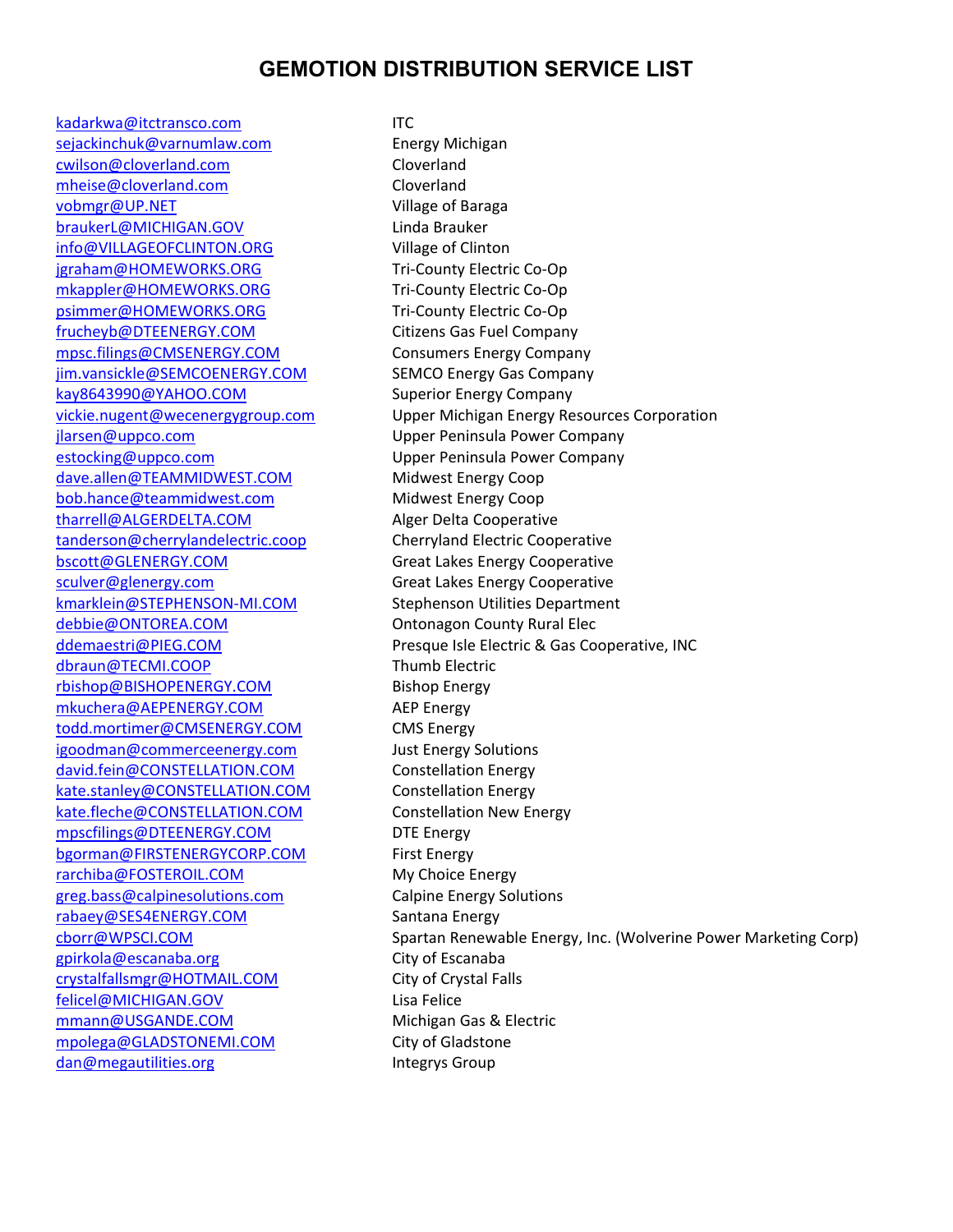## **GEMOTION DISTRIBUTION SERVICE LIST**

[lrgustafson@CMSENERGY.COM](mailto:lrgustafson@CMSENERGY.COM) Lisa Gustafson [daustin@IGSENERGY.COM](mailto:daustin@IGSENERGY.COM) Interstate Gas Supply Inc [krichel@DLIB.INFO](mailto:krichel@DLIB.INFO) Thomas Krichel [cityelectric@BAYCITYMI.ORG](mailto:cityelectric@BAYCITYMI.ORG) Bay City Electric Light & Power [jreynolds@MBLP.ORG](mailto:jreynolds@MBLP.ORG) Marquette Board of Light & Power [bschlansker@PREMIERENERGYLLC.COM](mailto:bschlansker@PREMIERENERGYLLC.COM) Premier Energy Marketing LLC [ttarkiewicz@CITYOFMARSHALL.COM](mailto:ttarkiewicz@CITYOFMARSHALL.COM) City of Marshall [d.motley@COMCAST.NET](mailto:d.motley@COMCAST.NET) Doug Motley [mpauley@GRANGERNET.COM](mailto:mpauley@GRANGERNET.COM) Marc Pauley [ElectricDept@PORTLAND-MICHIGAN.ORG](mailto:ElectricDept@PORTLAND-MICHIGAN.ORG) City of Portland [kd@alpenapower.com](mailto:gdg@alpenapower.com) Alpena Power [dbodine@LIBERTYPOWERCORP.COM](mailto:dbodine@LIBERTYPOWERCORP.COM) Liberty Power [leew@WVPA.COM](mailto:leew@WVPA.COM) Wabash Valley Power [tking@WPSCI.COM](mailto:tking@WPSCI.COM) Wolverine Power [ham557@GMAIL.COM](mailto:ham557@GMAIL.COM) Lowell S. [BusinessOffice@REALGY.COM](mailto:BusinessOffice@REALGY.COM) Realgy Energy Services [jeinstein@volunteerenergy.com](mailto:jeinstein@volunteerenergy.com) Volunteer Energy Services [cmcarthur@HILLSDALEBPU.COM](mailto:cmcarthur@HILLSDALEBPU.COM) Hillsdale Board of Public Utilities [Teresa.ringenbach@directenergy.com](mailto:Teresa.ringenbach@directenergy.com) Direct Energy [christina.crable@directenergy.com](mailto:christina.crable@directenergy.com) Direct Energy [angela.schorr@directenergy.com](mailto:angela.schorr@directenergy.com) Direct Energy [ryan.harwell@directenergy.com](mailto:ryan.harwell@directenergy.com) Direct Energy [johnbistranin@realgy.com](mailto:johnbistranin@realgy.com) Realgy Corp. [kabraham@mpower.org](mailto:kabraham@mpower.org) Katie Abraham, MMEA [mgobrien@aep.com](mailto:mgobrien@aep.com) Indiana Michigan Power Company [mvorabouth@ses4energy.com](mailto:mvorabouth@ses4energy.com) Santana Energy [suzy@megautilities.org](mailto:suzy@megautilities.org) MEGA [dan@megautilities.org](mailto:dan@megautilities.org) MEGA [general@itctransco.com](mailto:general@itctransco.com) ITC Holdings [lpage@dickinsonwright.com](mailto:lpage@dickinsonwright.com) Dickinson Wright [Deborah.e.erwin@xcelenergy.com](mailto:Deborah.e.erwin@xcelenergy.com) Xcel Energy [mmpeck@fischerfranklin.com](mailto:mmpeck@fischerfranklin.com) Matthew Peck [CANDACE.GONZALES@cmsenergy.com](mailto:CANDACE.GONZALES@cmsenergy.com) Consumers Energy [JHDillavou@midamericanenergyservices.com](mailto:JHDillavou@midamericanenergyservices.com) MidAmerican Energy Services, LLC [JCAltmayer@midamericanenergyservices.com](mailto:JCAltmayer@midamericanenergyservices.com) MidAmerican Energy Services, LLC [LMLann@midamericanenergyservices.com](mailto:LMLann@midamericanenergyservices.com) MidAmerican Energy Services, LLC [karl.j.hoesly@xcelenergy.com](mailto:karl.j.hoesly@xcelenergy.com) Northern States Power [kerri.wade@teammidwest.com](mailto:kerri.wade@teammidwest.com) Midwest Energy Coop [dixie.teague@teammidwest.com](mailto:dixie.teague@teammidwest.com) Midwest Energy Coop [meghan.tarver@teammidwest.com](mailto:meghan.tarver@teammidwest.com) Midwest Energy Coop [sarah.jorgensen@cmsenergy.com](mailto:sarah.jorgensen@cmsenergy.com) Consumers Energy [Michael.torrey@cmsenergy.com](mailto:Michael.torrey@cmsenergy.com) Consumers Energy [adella.crozier@dteenergy.com](mailto:adella.crozier@dteenergy.com) DTE Energy [karen.vucinaj@dteenergy.com](mailto:karen.vucinaj@dteenergy.com) DTE Energy

[mrzwiers@INTEGRYSGROUP.COM](mailto:mrzwiers@INTEGRYSGROUP.COM) Michigan Gas Utilities/Upper Penn Power/Wisconsin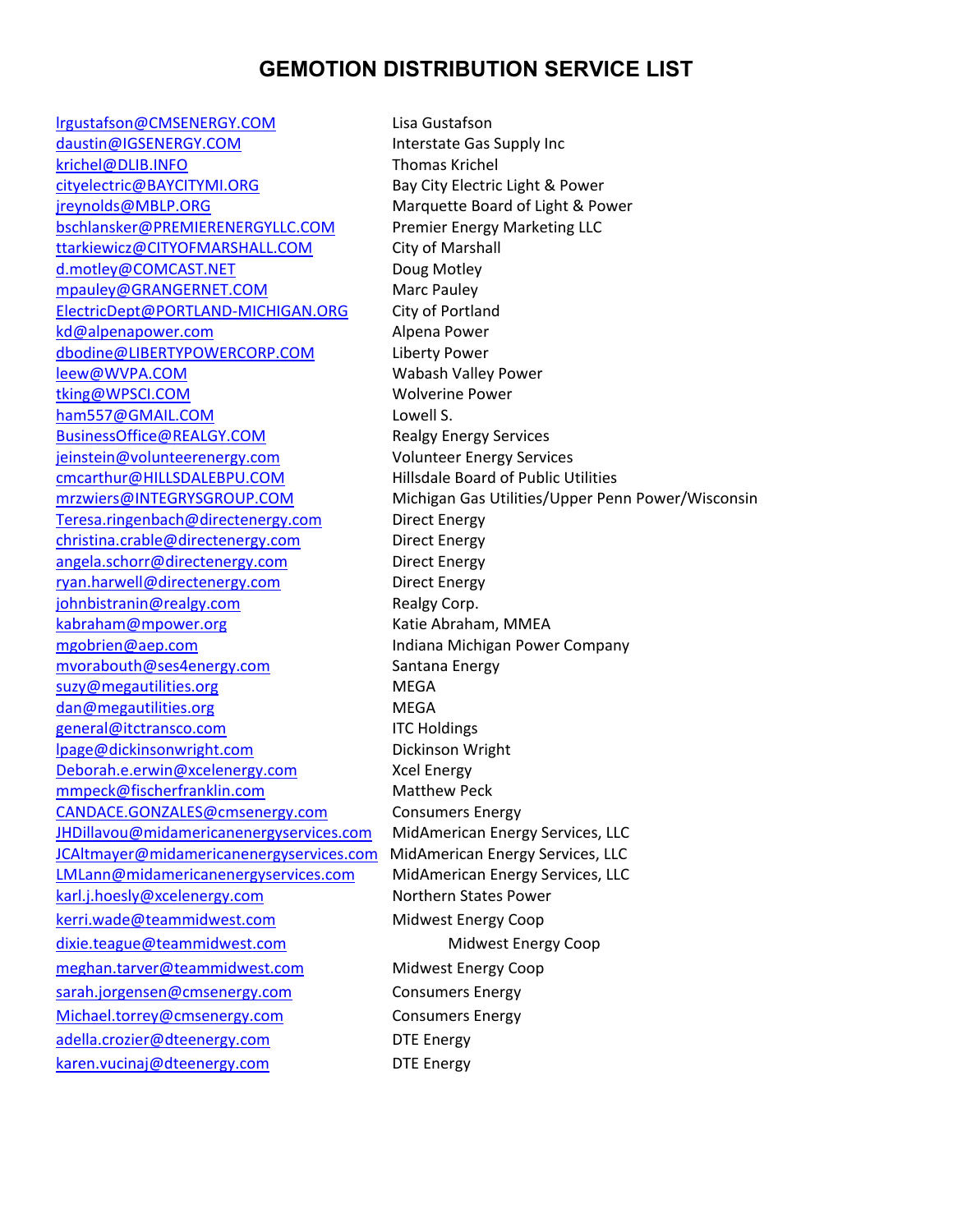# **GEMOTION DISTRIBUTION SERVICE LIST**

- [Michelle.Schlosser@xcelenergy.com](mailto:Michelle.Schlosser@xcelenergy.com) Xcel Energy [dburks@glenergy.com](mailto:dburks@glenergy.com) Great Lakes Energy [kabraham@mpower.org](mailto:kabraham@mpower.org) Michigan Public Power Agency [shannon.burzycki@wecenergygroup.com](mailto:shannon.burzycki@wecenergygroup.com) Michigan Gas Utilities Corporation [kerdmann@atcllc.com](mailto:kerdmann@atcllc.com) American Transmission Company [acotter@atcllc.com](mailto:acotter@atcllc.com) American Transmission Company [phil@allendaleheating.com](mailto:phil@allendaleheating.com) Phil Forner [tlundgren@potomaclaw.com](mailto:tlundgren@potomaclaw.com) Timothy Lundgren [lchappelle@potomaclaw.com](mailto:lchappelle@potomaclaw.com) Laura Chappelle [Amanda@misostates.org](mailto:Amanda@misostates.org) Manuson Amanda Wood
	-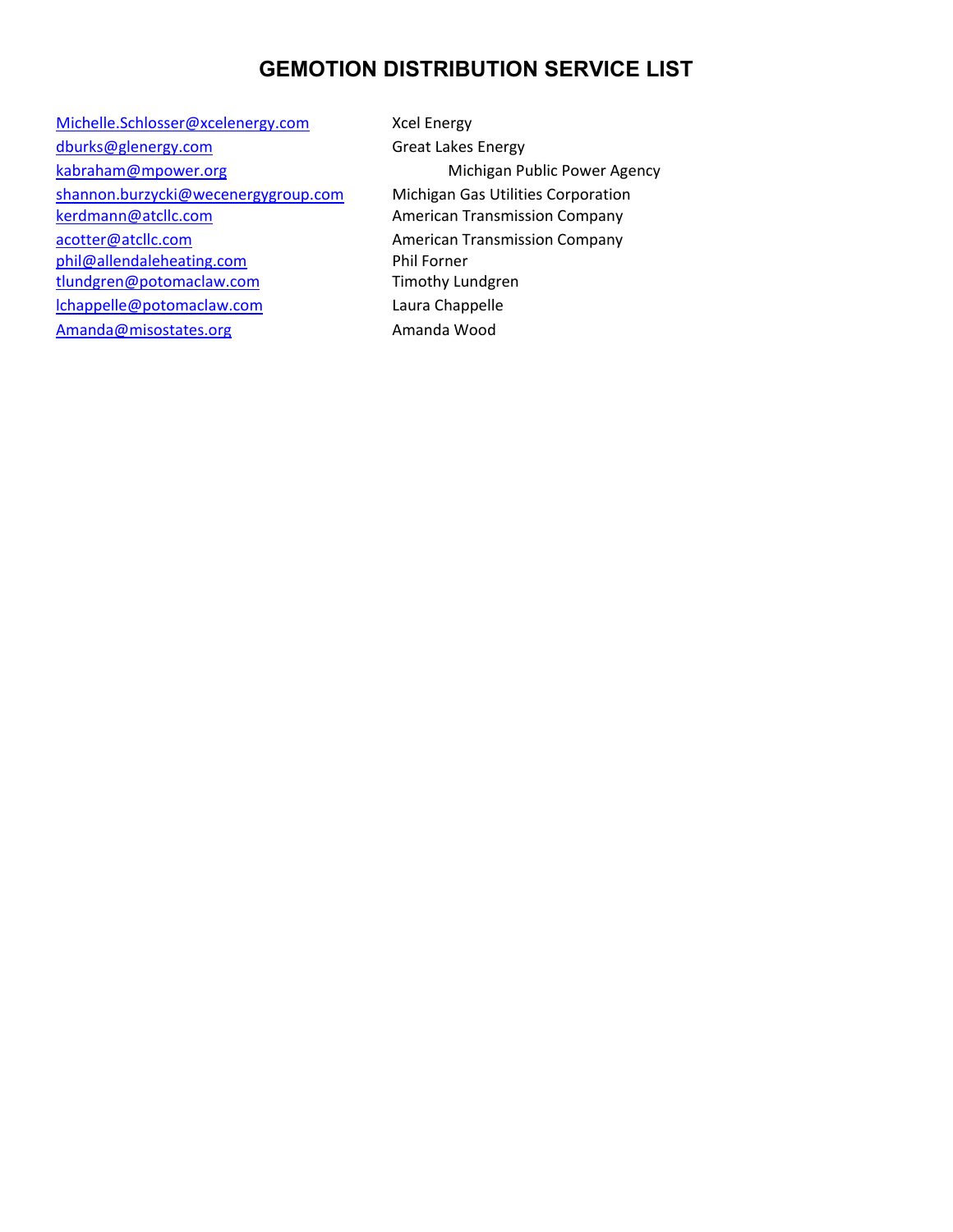### U-21227 Special Distribution

[vobmgr@up.net](mailto:vobmgr@up.net) [divey@baycitymi.org](mailto:divey@baycitymi.org) [chxelect@cityofcharlevoix.net](mailto:chxelect@cityofcharlevoix.net) [jhanifan@city-chelsea.org](mailto:jhanifan@city-chelsea.org) [cornishk@villageofclinton.org](mailto:cornishk@villageofclinton.org) [pbeckhusen@muni.cbpu.com](mailto:pbeckhusen@muni.cbpu.com) [jpeck@croswell.us](mailto:jpeck@croswell.us) [crystalfallsmgr@hotmail.com](mailto:crystalfallsmgr@hotmail.com) [villdagg@gmail.com](mailto:villdagg@gmail.com) [dpsdirector@dowagiac.org](mailto:dpsdirector@dowagiac.org) [adesentz@cityofeatonrapids.com](mailto:adesentz@cityofeatonrapids.com) [mfurmanski@escanaba.org](mailto:mfurmanski@escanaba.org) [ebuckman@gladstonemi.org](mailto:ebuckman@gladstonemi.org) [dwalters@ghblp.org](mailto:dwalters@ghblp.org) [citymgr@cityofharborsprings.com](mailto:citymgr@cityofharborsprings.com) [LLadner@cityofhart.org](mailto:LLadner@cityofhart.org) [mbarber@hillsdalebpu.com](mailto:mbarber@hillsdalebpu.com) [dkoster@hollandbpw.com](mailto:dkoster@hollandbpw.com) [manager@lansemi.org](mailto:manager@lansemi.org) [rrp@lbwl.com](mailto:rrp@lbwl.com) [sdonkersloot@lowell-light.org](mailto:sdonkersloot@lowell-light.org) [tcarpenter@mblp.org](mailto:tcarpenter@mblp.org) [ttarkiewicz@cityofmarshall.com](mailto:ttarkiewicz@cityofmarshall.com) [vilnby@sbcglobal.net](mailto:vilnby@sbcglobal.net)  $j$ dunlap $@$ nilesmi.org [citymanager@norwaymi.gov](mailto:citymanager@norwaymi.gov) [s.moyer-cale@pawpaw.net](mailto:s.moyer-cale@pawpaw.net) [jdavis@petoskey.us](mailto:jdavis@petoskey.us) [mikehyland@portland](mailto:mikehyland@portland-michigan.org)[michigan.org](mailto:mikehyland@portland-michigan.org) [mmccoy@sebewaing.net](mailto:mmccoy@sebewaing.net) [bdissette@southhaven.com](mailto:bdissette@southhaven.com) [kgiles@stlouismi.com](mailto:kgiles@stlouismi.com) [kmarklein@stephenson-mi.com](mailto:kmarklein@stephenson-mi.com) [jgriffith@sturgismi.gov](mailto:jgriffith@sturgismi.gov) [tarends@tclp.org](mailto:tarends@tclp.org) [cmathis@visitunioncity.com](mailto:cmathis@visitunioncity.com) [cmsecretary@cityofnegaunee.com](mailto:cmsecretary@cityofnegaunee.com) [plamanes@wyandottemi.gov](mailto:plamanes@wyandottemi.gov)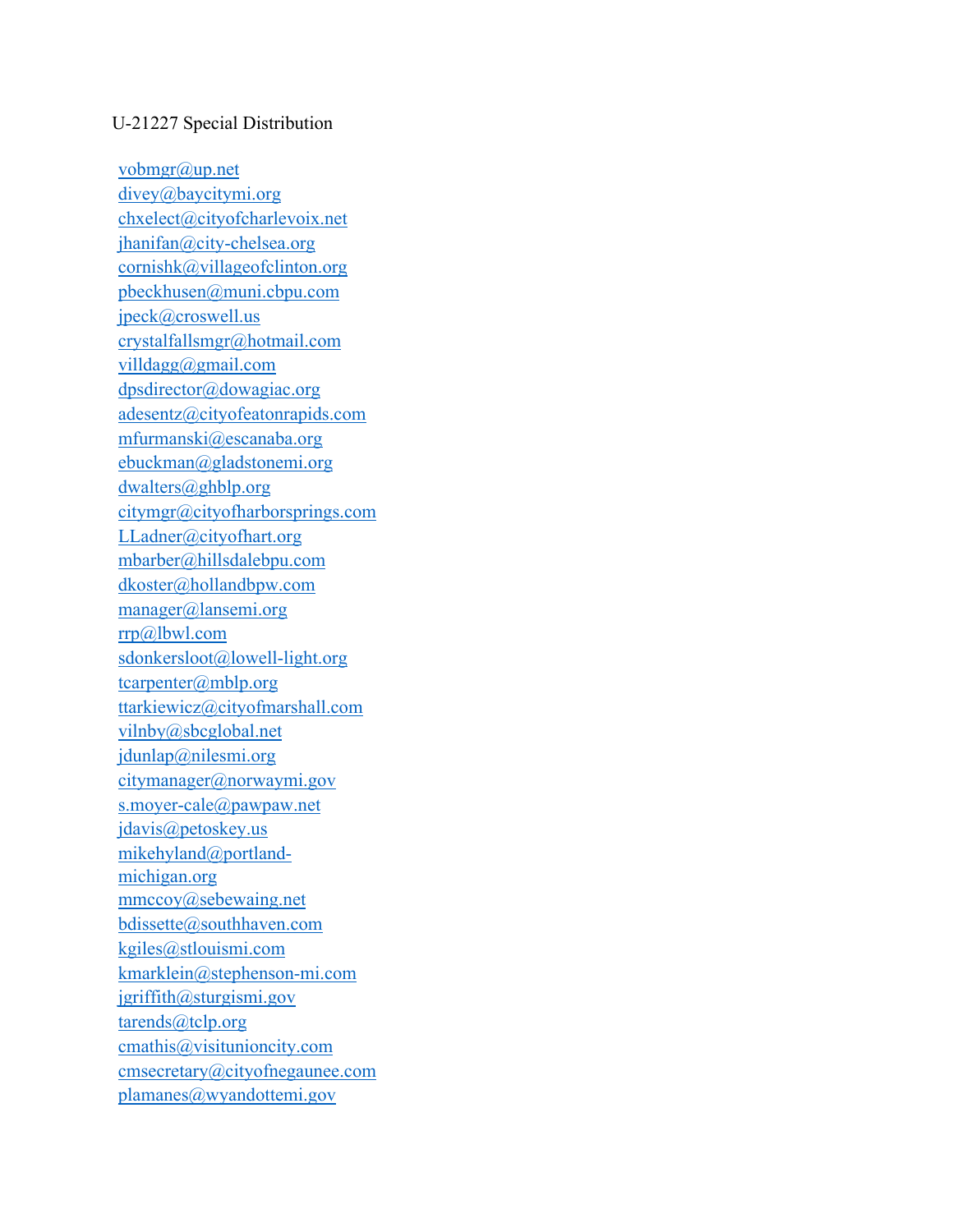[bcook@bpw.zeeland.mi.us](mailto:bcook@bpw.zeeland.mi.us) [citymanager@cityofwakefield.org](mailto:citymanager@cityofwakefield.org) [dennis.derricks@wecenergygroup.com](mailto:dennis.derricks@wecenergygroup.com) [mheise@cloverland.com](mailto:mheise@cloverland.com) [bob.hance@teammidwest.com](mailto:bob.hance@teammidwest.com) [dbraun@techmi.coop](mailto:dbraun@techmi.coop) [tharrell@algerdelta.com](mailto:tharrell@algerdelta.com) [tanderson@cherrylandelectric.coop](mailto:tanderson@cherrylandelectric.coop) [bscott@glenergy.com](mailto:bscott@glenergy.com) [debbie@ontorea.com](mailto:debbie@ontorea.com) [bburns@pieg.com](mailto:bburns@pieg.com) [mkappler@homework.org](mailto:mkappler@homework.org) [sara.anderson@bayfieldelectric.com](mailto:sara.anderson@bayfieldelectric.com) [jomiller@Itctransco.com](mailto:jomiller@Itctransco.com)